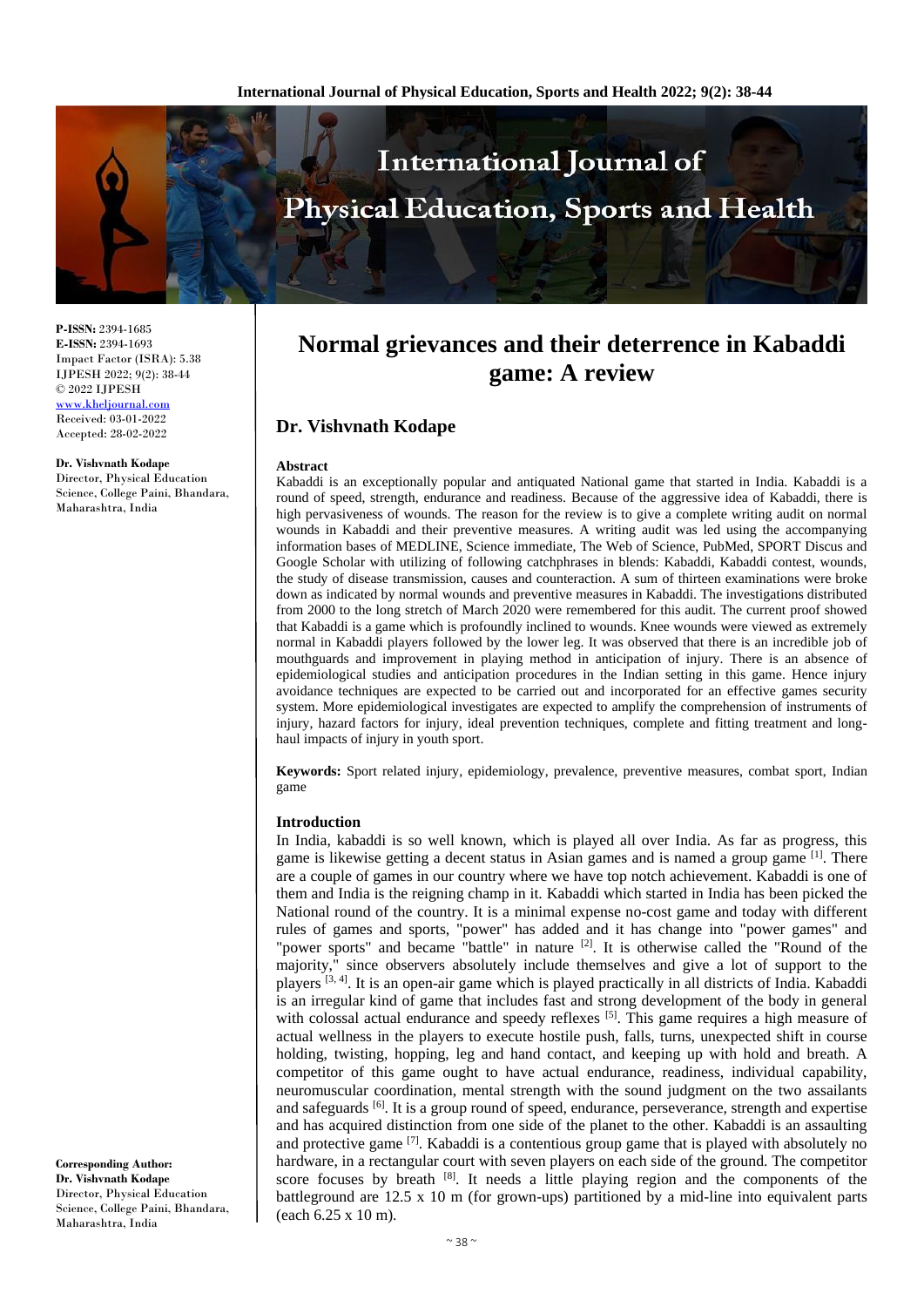Every half is partitioned, one for the bandits and the other for the protectors and the game is regulated by an arbitrator, two umpires and a scorer. As the game starts, the plunderer takes the most extreme conceivable motivation and moves to the opposite side of the field, articulating a consistent serenade 'Kabaddi' with practically no further motivation, to attempt to contact one of the protecting players. In the protective group, the protectors attempt to hold the thief inside their region and the looter attempts to compel his direction back to his own side without ceasing the serenade. A point is credited to the bandit's group, in the event that the pillage can return to his area subsequent to contacting a protector and the individual contacted is put out of the game. In any case, then again, a point is given to the guarding bunch in the event that they can hold the marauder who, needs to nonconformist. Also protecting gathering get a player of their group to re-join who had before been killed  $[3]$ . The absolute length of this game is 40 min to 45 min. To make progress, an all-around constructed constitution is expected as it is the focused energy irregular kind of game [9]. In kabaddi, the particular wellness empowers the player to play out the strange developments expected by the concerned game. Since strength and perseverance are the essential requisites of a sportsperson, the preparation program ought to initiate with actual activities and action. Kabaddi being a group game, each player plays a particular part to play in protection and offense. The engine characteristics contrast from one player to another and explicit capacities of players possessing various positions or jobs in the group game additionally vary. The particular wellness of a pillage is marginally not the same as that of the primary protection player. Actual Fitness is for the most part accomplished through work out, right sustenance and enough rest [10]. Wounds happen in each game and in kabaddi due to the enormous power engaged with the development during playing it, definitely wounds happen. There is expanding the quantity of wounds in kabaddi players because of its serious nature [5].

## **Common injuries in Kabaddi**

Kabaddi is an energetic body contact game. Nature of Individual protection and gathering offense of the game makes kabaddi players inclined to many kinds of wounds. Many body parts get inclined to wounds because of strong nature of the game. Kabaddi players are exposed to wounds during preparing as well as during contest. Knee injury is the most widely recognized sort of injury supported by both "Marauders" and "Protectors". Abrupt turning and contorting developments are expected by a Raider to free him/her from the plugs. These fast and reflexive developments of beginning, halting, bowing, contorting and adjusting course apply outrageous power on the knee bringing about wounds to the tendons. Injury to the tendon is known as sprain. The tendon that is generally impacted by abrupt developments in kabaddi is the Anterior Cruciate Ligament (ACL) [11]. Particularly in the male competitor, front cruciate tendon injury is more normal which has a multifactorial ethology. Upper leg tendon wounds are a typical and incapacitating physical issue in cutthroat games [12-15]. The knee joint is a truly weak joint to get harmed in Kabaddi. Sprain of ACL and MCL and strain of muscle and ligament is normal in kabaddi. The most genuine injuries include total tears of at least one of the knee tendons. A strain implies you have somewhat or totally torn a muscle or ligament [16]. Lower leg sprain is the commonest sprain seen in Kabaddi. This sort of injury is exceptionally normal in kabaddi. An abnormal advance or arriving on a lopsided surface outcome in overextending of the tendons along these lines making them be somewhat or totally torn. These are the most common outer muscle injury that happens in competitors, and a few examinations have noticed that sports that require abrupt stops and cutting developments cause the most elevated level of lower leg wounds <sup>[17]</sup>. Being a physical game, the game includes a great deal of pushing, pulling, hopping and contorting activities. These kinds of donning activities are driving reason for strains. Dull utilization of specific body parts makes them much more inclined to these sorts of wounds. Because of the contact idea of the game, lower legs are exceptionally inclined to cracks. While playing kabaddi, there are many examples that can prompt a cracked lower leg. In the wake of labelling an opponent(s), a plunderer now and then makes a sharp "U" turn towards his/her home court. This activity can prompt bending of the lower leg side to side. Lopsided grounds likewise represent numerous such wounds. The body's whole weight alongside the power of the fall makes injury the lower leg and results in a break. It has additionally observed that lower leg muscle injury is likewise normal in kabaddi Game [11]. To score a point for the thief should perform running hand contact, turning and assault, counterfeit hand contact, phony and squat leg push, squat and twofold assault, back kick, side kick, roll kick. The protector performs obstructing expertise by running, turning and assault, hindering the plunderer on the spot/or with a little skipping development. While playing out this undertaking there is an opportunity of injury in kabaddi players. Kabaddi being a physical game, combined with the unpleasant surface of the playing mat as well as ground, the accompanying wounds are the most well-known: lower leg sprain, strain, shoulder subluxation or disengagement, and now and then even break/cracks. The most widely recognized region of the body where kabaddi players endure wounds is the knee, followed intently by the lower leg. These wounds can be effortlessly forestalled by legitimate preparation  $[5, 9]$ . These wounds in game can happen through contact or noncontact systems and might be of an intense or abuse in nature [18]. These include muscle, tendons, or bone, with stress breaks being to some degree extraordinary to sports and abuse sort of injury [19].

## **Prevention**

Injury avoidance assumes a significant part in the advancement of safe exercise cooperation by distinguishing hazard factors for injury and re-injury. There has been an expanded worldwide interest in injury anticipation research throughout the most recent ten years. For further developing future anticipation programs, it is smarter to comprehend past and current games injury avoidance interventions since that is the initial move towards injury counteraction  $[20]$ . There is a huge impact of sports wounds on the wellbeing and prosperity of youthful competitors which can prompt an aberrant decrease in their vocation progress. The development of proper injury-anticipation methodologies in view of distinct epidemiological information is an ethical need to limit these injury impacts. A multidisciplinary approach is expected to deal with these wounds and their belongings with the presentation of different counteraction procedures [21]. Different advantages of injury counteraction incorporate more prominent strength of the individual, life span in the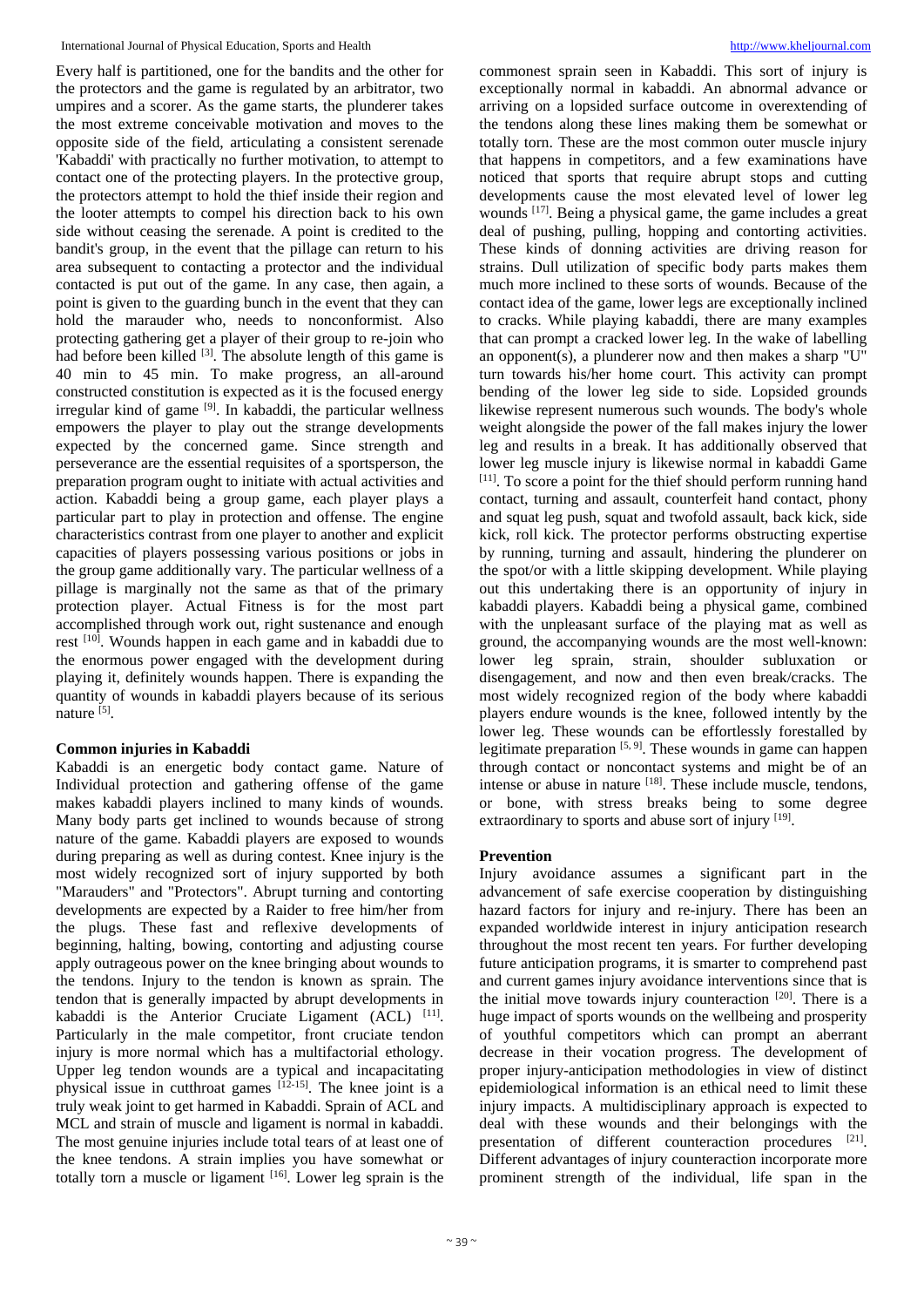International Journal of Physical Education, Sports and Health [http://www.kheljournal.com](http://www.kheljournal.com/)

movement and diminished expenses for the individual, the game, the medical services framework, and society. Injury anticipation is the potential for better execution. Along these lines, for better execution, we should attempt to propel competitors, mentors, and sports groups to zero in on injury counteraction.

# **Injury avoidance has been separated into three general classifications**

- Essential avoidance
- Optional avoidance
- Tertiary avoidance

In the first place, we center around essential avoidance since that is the objective of most counteraction exercises. Essential anticipation involves the evasion of injury, for instance, lower leg supports being worn by a whole group, even those without any set of experiences of a past lower leg sprain is considered as essential counteraction of injury. Consequently, a singular won't support a physical issue in any case. In any case, auxiliary counteraction includes fitting early conclusion and treatment once a physical issue has happened. Here the primary objective is to restrict the improvement of inability, being ideally minded and fundamentally known as treatment like early RICE (rest, ice, pressure, rise) treatment of a lower leg sprain. Also the third class is tertiary injury counteraction in which we center around restoration to lessen and address a current handicap credited to a fundamental infection that is known as recovery. On account of a patient who has had a lower leg sprain, this would include balance board activities and wearing a lower leg support while progressively getting back to brandish is considered as the case of tertiary anticipation [22]. When techniques with potential for anticipation have been recognized, there is a need to painstakingly foster the avoidance measures, evaluate them under ideal circumstances, and consider the execution setting [23]. Therefore, the improvement of injury counteraction programs should think about more than the biomechanics of injury. It should likewise draw in partners inside the game and additionally local area to see a portion of the social perspectives and standards of the climate in which game and injury happen. Assuming that a counteraction program is biologically proper, however not fitting inside the setting of the game, it has little any expectation of being embraced and along these lines minimal possibility being powerful. The standards of hazard the executives applied to the games setting have been depicted exhaustively by Fuller (2007). Hazard the executives is the general course of recognizing, evaluating, and controlling dangers. It tends to be applied inside and across sport in the upper degrees of strategy and organization, in a group, and by a person. Injury gambles have been distinguished in many games. For instance, members in physical games experience head wounds. Hazard control is the most common way of distinguishing and executing techniques to control the degree of openness to perils as well as the outcomes. There are four strategies for hazard control which are dispense with, hold and make due, rethink, and protect  $[24]$ . There are three basic steps for the identification of the injury risks that include:

- Reviewing injury reports from at least one season
- Reviewing player turnover and availability within one or more seasons
- Reviewing the literature on injury risks in the specifically sport [22].

It is critical to perceive that the reasons for wounds in the Kabaddi match-up are generally multifactorial and that a solitary preventive activity or procedure may not be effective in seclusion. Maybe a consolidated vital methodology is expected to carry out an effective games security structure that covers generally potential circumstances [11]. A significant preventive measure could be improvement in procedures that should be educated to players by their mentors and coaches. The helpless tech-unique might bring about wounds in sports. It has seen that as on the off chance that a competitor works on their method of playing, the pace of wounds supposedly is decreased however learning the right strategy for a game takes time. As competitors gain insight, their strategy moves along. Consequently the recurrence of wounds might be expanded toward the beginning of their vocations. The strategy of a competitor might cause wounds as well as forestalling them [25]. Injury avoidance by and large spotlights on modifiable gamble factors: outward factors, for example, gear, playing surface, rule changes and playing time, or characteristic variables, for example, wellness, adaptability and equilibrium <sup>[26]</sup>. There is likewise a requirement for biomechanically situated injury intercessions that emphasis on adjusting the heaps applied remotely and inside to the human body. Anticipation techniques ought to be pointed toward controlling injury gambles by decreasing stacking levels beneath pertinent injury resistance models or working on the body's ability to endure or potentially respond to examples of stacking. For instance, a protective cap will constrict sway energy, accordingly diminishing the head sway power [27]. Consequently, there is a requirement for coordinated viewpoint avoidance systems on sports injury. The motivation behind this audit is to give an outline of distributed articles on normal wounds in Kabaddi and their avoidance in this game. Strategies

This writing survey was a complete pursuit in global data sets of MEDLINE, Science immediate, The Web of Science, PubMed, SPORT Discus and Google Scholar directed to observe the outcomes matching the catchphrases Figure 1 'Kabaddi', 'injury', 'anticipation', 'causes', and 'the study of disease transmission'. Ten companions assessed examinations on normal wounds in kabaddi were equipped for this review and three investigations of anticipation of wounds in kabaddi have been surveyed. Inclusion models remembered investigations for kabaddi players studies distributed from the year 2000 to the long stretch of March 2020 and in English language. Studies were planned examinations, review studies, cross-sectional review, case-control studies, clear investigations and survey studies. Rejection models included examinations distributed before 2000. The principle motivation behind this survey was to sum up the learn about wounds in kabaddi players and their avoidance which have been accounted for in different past examinations.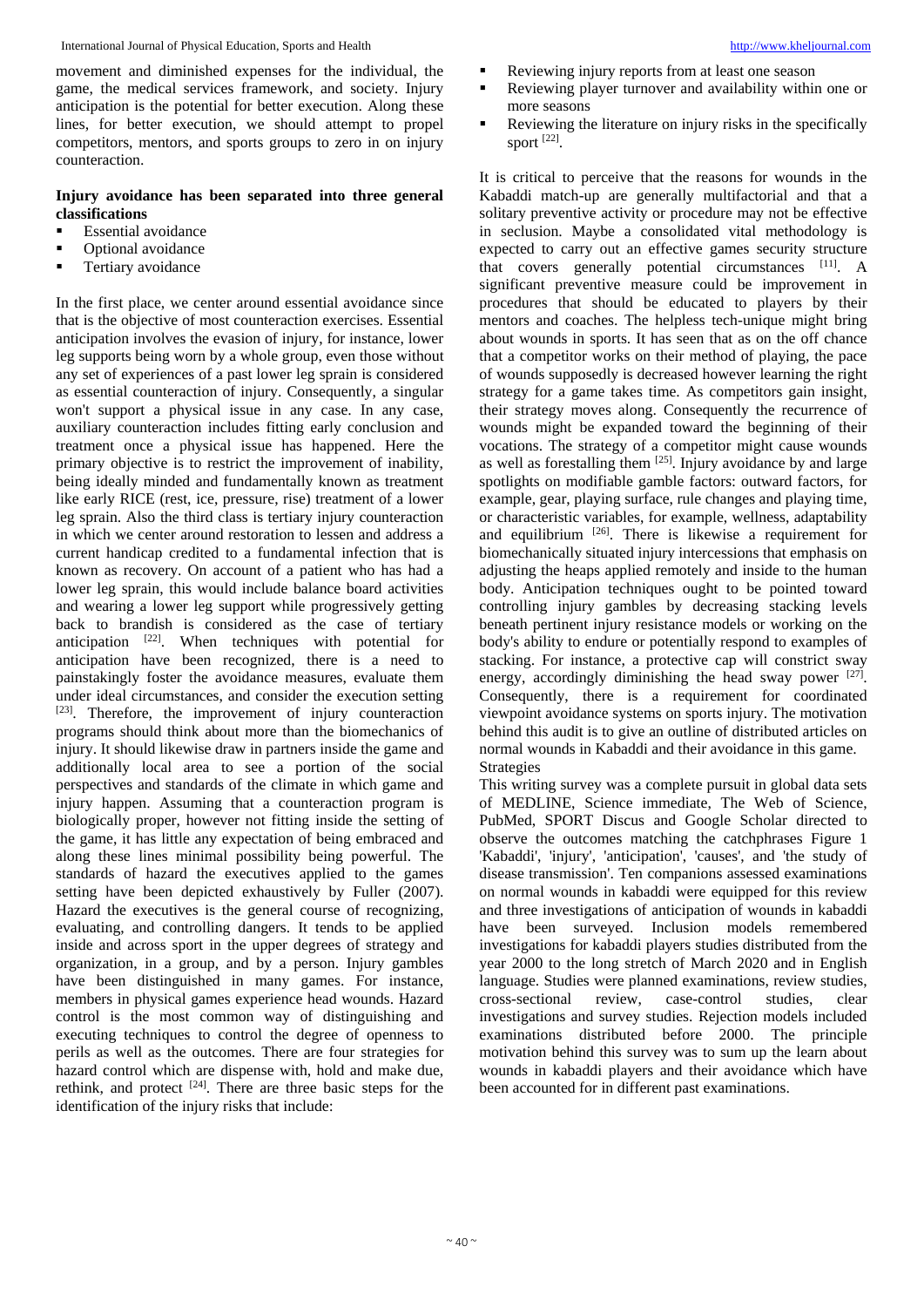

**Fig 1:** Flow chart of the methodology

### **Results**

A total of 10 articles were found on injuries in Kabaddi. The review study is tabulated in Table 1 which showed the common injuries found in this sport.

**Author:** Dhillon *et al*., 2017 [28] . **Study Design:** Cross sectional study **Sample size:** 76 Indian Kabaddi players **Study Finding:** This study found that the most common injury was ACL tear (89.47%), followed by meniscus tears which were noted in 68.42% of the players. And the common cause was contact mechanism (72.37%).

Author: Prabhu and Kishore, 2014<sup>[29]</sup>. **Study Design:** Survey **Sample size:** 30 Indian Kabaddi players **Study Finding:** Ankle joint injured more than the knee.

Author: Kurup and Chowdhery, 2014<sup>[30]</sup>. **Study Design:** Survey **Sample size:** not defined

**Study Finding:** It has reported that lower limb injuries were found to be predominant and the knee (knee injuries 83.8%) being the most commonly injured site.

There are extremely restricted examinations in regards to the anticipation of wounds in Kabaddi. Just three investigations were found on preventive measures in kabaddi. The primary, concentrate by Gupta *et al*. (2018) observed that countless Kabaddi players supported ACL injury because of flawed moves in Kabaddi. It observed that scissor grasp and straightforwardly hitting on the knee are off-base moves that are answerable for ACL tear. This investigation discovered

that 27 patients supported injury due to scissor hold out of 82 Kabaddi players and 12 patients supported injury subsequent to being straightforwardly hit on the knee and 43 patients because of winding of the knee. In this way, these wounds can be forestalled by prohibiting scissor grasp moves and presenting current principles all the more unequivocally in Kabaddi <sup>[36]</sup>. The second review by Selva et al. (2018), a cross sectional overview, assessed the event of dental and orofacial wounds among 100 Kabaddi players. It saw that as just 42% of players knew that mouthguards forestall dental injury and just 3% utilized mouthguards. Hence, wearing of mouthguards during sports movement ought to be necessary during training and contest occasions [4]. Furthermore finally, Murthy (2016) proposed the significance of biomechanics in forestalling sports wounds connected with the Kabaddi procedure, Kabaddi play and ideas of injury counteraction. With the assistance of biomechanics, the procedure can be improved and ought to be utilized by mentors to address movements of players. It will help in the advancement of a new and more successful procedure for better execution of a game movement. It likewise recommended that Knee wounds can be forestalled by changing the body's situation with a mix of qualities like equilibrium, coordination, speed, reflexes, and strength. It is likewise extremely useful to adjust specific exercise programs that consolidate activities to balance out knee joints to fortify muscles of knee joint since that will give more prominent control and diminish the frequency of knee injury [11].

### **Discussion**

There is restricted examination on sports injury the study of disease transmission in India. Not many investigations exist on the study of disease transmission of injuries in Kabaddi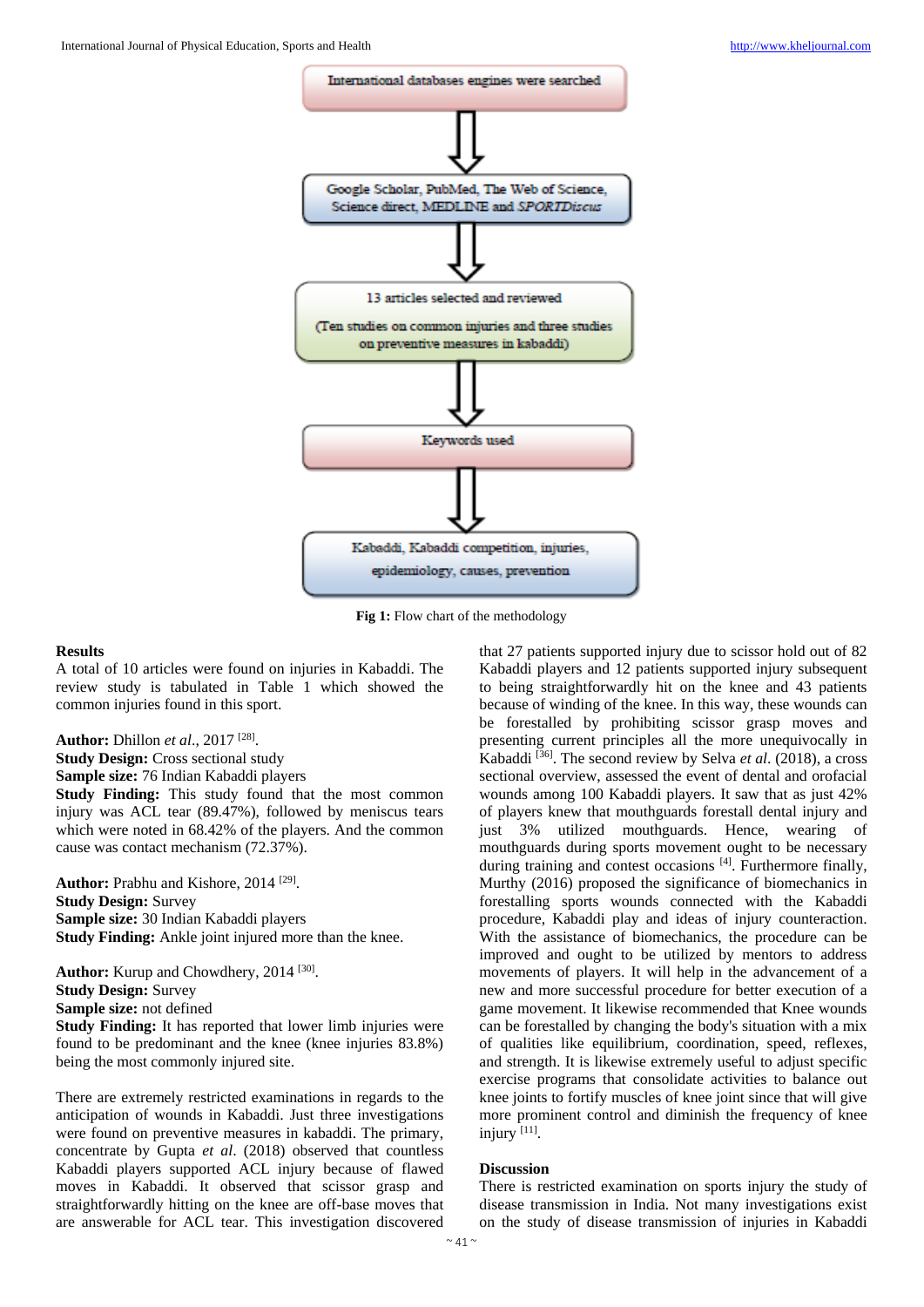players or so far as that is concerned in any game in India<sup>[28,</sup>  $29, 30$ ]. The degree of proof of the current writing is likewise low as the greater part of these investigations were consequences of reviews that were inadequately planned. The most well-known finding of this audit was that the lower appendage was viewed as more inclined to injury in kabaddi, particularly knee joint. Prabhu and Kishore (2014) noted in a study that lower leg and knee wounds were most normal in Kabaddi. Leg tendon wounds were the most well-known injury  $(89.47\%)$  <sup>[29]</sup>. This finding has upheld by past examinations by Dhillon *et al*. (2017), Mondal and Ghosh (2017), Sen (2014) and Kurup and Chowdhery (2014) that the knee joint is one of the most generally harmed joints in Kabaddi. A high extent of ACL wounds were noted in kabaddi players which presumably represents the weighty cost for the players' vocations as ACL tears are known to have a huge adverse impact on a sportsperson's profession  $[2, 4, 28]$ 30]. Mohamadi and Rajabi (2017) found in an imminent report that head and face was the most widely recognized site of injury followed by the knee. The main justification for injury was in touch with the rival  $[32]$ . One of the finding of this study was facial injury were normal in Kabaddi competitors as revealed by Basavaraj *et al*. (2018) and Shetty and Rao (2013) that orbital emphysema and zygomatic curve break on the face and subdural hematoma  $[33, 34]$ . Solid wounds were the most widely recognized wounds in Kabaddi as revealed by Moeini *et al*. (2011) and furthermore revealed the normal reasons for wounds were 'to contact the rival' and 'falling'. It featured the way that the grimness related with wounds in Kabaddi is high particularly knee wounds and counteraction procedures should be thought of and executed to decrease this dreariness [31]. The current investigation discovered that there was extremely restricted exploration on the counteraction of wounds in Kabaddi. A critical number of patients supported ACL injury because of flawed moves in Kabaddi as Gupta *et al*. (2018), observed knee wounds can be forestalled by presenting current guidelines all the more unequivocally and restricting a portion of the moves like scissor grasp in Kabaddi [36]. Selva *et al*. (2018) recommended that wearing of mouthguards helps in the counteraction of dental wounds [4]. There is wide promotion of mouthguard use as a method for lessening the injury of orofacial injury and blackouts [39-41]. There is a need for high-quality scientific studies on the effects of various types of injury prevention. Soomro *et al*. (2016) highlighted the efficacy of injury prevention programs (IPPs) in adolescent team sports. The IPPs work on strong strength, adaptability, and proprioceptive equilibrium  $[40]$ . Cerulli *et al*. (2001) recommended that proprioceptive preparation should be consolidated to forestall ACL wounds. It has found that alongside the knee, the lower leg is a significant joint to consider in the anticipation of ACL wounds, as it will impact tibial direction and, subsequently, the place of the  $ACL$ <sup>[41]</sup>. In this manner, proprioceptive preparation utilized as a prophylaxis to forestall lower leg hyper-extends that was first proposed by Freeman et al. [42] and proposed that proprioceptive preparation includes the utilization of gadgets, for example, slant sheets, lower leg circles, balance sheets, etc. which request the utilization of the muscles that pronate and supinate the feet [43-45]. External help is the most well-known preventive strategy among competitors like taping or orthosis, ought to be suggested for a time of a year after a lower leg sprain, on the grounds that the gamble of re-injury is expanded during the main year and the tendons need about a year to recuperate appropriately and to recover their typical strength and proprioceptive capacity

after a lower leg injury  $[46]$ . A proprioceptive preparation program and a particular specialized preparation program utilized by Bahr and his associates  $[47]$  to diminish the pace of lower leg hyper-extends in novice Norwegian volleyball players [25]. It has observed that equilibrium preparing program lessens the pace of lower leg hyper-extends [17]. Wobble board preparing was successful in lessening the quantity of intermittent contortions and in forestalling useful insecurity of the lower leg in patients with essential lower leg hyper-extends <sup>[48]</sup>. Abernethy and Bleakley (2007) recommended that turn of events and use of injury avoidance techniques that emphasis on preseason melding, useful preparation, instruction, proprioceptive equilibrium preparing and sport-explicit abilities, which ought to be gone on all through the wearing season, are viable  $[26]$ . A preseason melding system used to foster adaptability, strength, power and landing mechanics, which will help in improving biomechanics<sup>[49]</sup>. Canter adjustment, whimsical preparation of thigh muscles, proprioceptive preparation, dynamic adjustment and plyometrics likewise play an extraordinary part in physical issue avoidance [50]. Oversight of the guidelines and the utilization of defensive gear are significant during contests and instructional courses [50]. There are not very many examinations and an absence of proof in the Indian setting on the study of disease transmission of wounds in Kabaddi. Injury anticipation studies are not many, accordingly trial proof is restricted. There is restricted RCT proof supporting deterrent preparation programs in explicit games to diminish the gamble of injury.

## **Conclusion**

In physical games, for example, in Kabaddi, wounds happen generally particularly knee wounds. High paces of sports injury significantly affect the individual, their profession and the medical care framework. Sports injury may likewise conceivably influence future inclusion in active work and the future strength of a competitor. It is critical to consider the schooling of mentors and mentors. In this way injury counteraction systems are expected to carry out and incorporate for a fruitful games security structure.

## **Recommendations**

It is basic to coordinate epidemiological examination to expand the comprehension of systems of injury, hazard factors for injury, ideal avoidance techniques, complete and fitting treatment and long-haul impacts of injury in youth sport. Proof from unmistakable epidemiological examinations can be used in focusing on significant competitor bunches in planning future exploration looking in danger elements and avoidance procedures in Kabaddi sport. Future examinations inspecting counteraction systems like proprioceptive and equilibrium preparing is justified. Future RCTs looking at ideal game explicit injury avoidance techniques ought to measure and control for potential hazard factors for injury in sport.

### **References**

- 1. Jadhav SL. A study of role of yoga in kabaddi sport in India. World Res J Phy Educat Sport Sci. 2012;1(1):04-6.
- 2. Mondal A, Ghosh MC. A Study on Nature of Sports Injuries among the Players of Different Age and Gender Groups in Kabaddi. J Med Sci. Clin Res. 2017;5(7):24539-43.
- 3. Dey SK, Khanna GL, Batra M. Morphological and physiological studies on Indian national kabaddi players.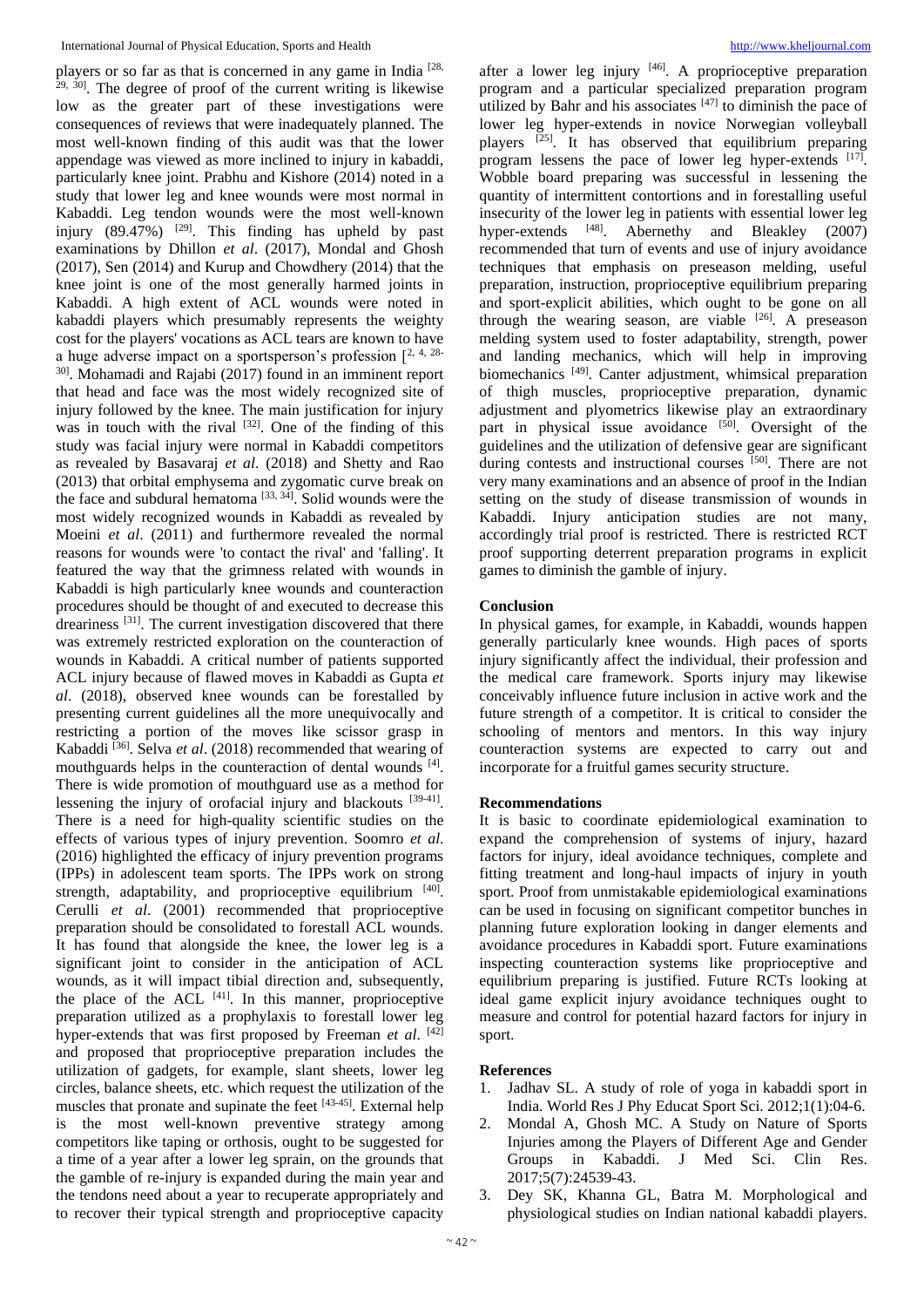Br J Sports Med. 1993;27(4):237-42.

- 4. Selva S, *et al*. Awareness, prevention and management of dental injuries among the Kabbadi players of Madurai District. J Dent Res Rev. 2018;5(3):97.
- 5. Sen J. Injury Profiles of Indian Female Kabaddi Players. Int. J Appl Sports Sci. 2004;16(1):23-28,
- 6. Nataraj HV, Chandrakumar M. Motor Ability Variables as Predictors of Performance of Kabaddi. J Sports Sports Sci. 2008;31(3):12-18.
- 7. Sanjeev KKS, Dr. Sudhakara G. Selected physical fitness components and Kabaddi performance. Int. J Acad Res Develop. 2018;3:908-910.
- 8. Shobha S. Selected physical fitness components of kabaddi and Kho-Kho intercollegiate male players of Bangalore University: A comparative study. Int. J Multidiscipl Res Develop. 2019;6:23-24.
- 9. Pawar SB, Borkar P. Effect of ladder drills training in female kabaddi players. Int. J Phy Educat Sports Health. 2018;5(2):180-184.
- 10. Patel MM, Dutta NK. A review on selected physical and physiological components of inter collegiate kabaddi and Kho-Kho players. Global Res Anal. 2014;4:139-47.
- 11. McBain K, *et al*. Prevention of sport injury II: a systematic review of clinical science research. Br J Sports Med. 2012;46(3):174-9.
- 12. Kurup VKM, Chowdhary A. Injury Spectrum of Amateur College-Going Athletes in Southern India -A Survey. Int. Res J Medical Sci. 2014;2(9):20-1.
- 13. Murthy V. Common injuries in kabaddi play and their prevention with the help of biomechanics. Int. J Phy Educat Sports Health. 2016;3(4):78-81.
- 14. Moeini SM, Hojat S, Aghaei R. The epidemiology of some common injuries in elite male kabaddi player. Sport sciences quarterly. 2011;2(6):11-30.
- 15. Prabhu A, Kishore K. Common injuries among kabaddi and Kho-Kho players-an empirical study. Int. J Engg Res Sports Sci. 2014;1(7):1-4.
- 16. McIntosh AS. Risk compensation, motivation, injuries, and biomechanics in competitive sport. Br J Sports Med. 2005;39(1):2-3.
- 17. Dhillon MS, *et al*. Epidemiology of knee injuries in Indian Kabaddi players. As J Sports Med, 2017, 8(1).
- 18. Abernethy L, Bleakley C. Strategies to prevent injury in adolescent sport: a systematic review. Br J Sports Med. 2007;41(10):627-38.
- 19. Stasinopoulos D. Comparison of three preventive methods in order to reduce the incidence of ankle inversion sprains among female volleyball players. Br J Sports Med. 2004;38(2):182-5.
- 20. Gundre SD, *et al*. Injury profile in state level inter university sports competition. J Sports Phy Educat. 2015;11:2-58.
- 21. Bjordal JM, *et al*. Epidemiology of anterior cruciate ligament injuries in soccer. Am Sports Med. 1997;25(3):341-5.
- 22. Dhillon H, Dhilllon S, Dhillon MS. Current concepts in sports injury rehabilitation. Ind. J Orthop. 2017;51(5):529.
- 23. Ardern CL, *et al*. Consensus statement on return to sport from the First World Congress in Sports Physical Therapy, Berne. Br J Sports Med. 2016;50:853-64.
- 24. McGuine TA, Keene JS. The effect of a balance training program on the risk of ankle sprains in high school athletes. Am J Sports Med. 2006;34(7):1103-11.
- 25. Maan FS. Rehabilitation of knee injuries in Kabaddi

players of Punjab. Int. J Phy Educat Sports Health. 2020;7(1):75-78.

- 26. Alentorn-Geli E, *et al*. Prevention of anterior cruciate ligament injuries in sports-Part I: Systematic review of risk factors in male athletes. Knee Surg Sports Traumatol Arthrosc. 2014;22(1):3-15.
- 27. Prodromos CC, *et al*. A meta-analysis of the incidence of anterior cruciate ligament tears as a function of gender, sport, and a knee injury–reduction regimen. Arthroscopy: J Arthrosc Relat Surg. 2007;23(12):1320
- 28. Kurup VKM, Chowdhary A. Injury Spectrum of Amateur College-Going Athletes in Southern India -A Survey. Int Res J Medical Sci. 2014;2(9):20-1.
- 29. Moeini SM, Hojat S, Aghaei R. The epidemiology of some common injuries in elite male kabaddi player. Sport sciences quarterly. 2011;2(6):11-30.
- 30. Mohamadi S, Rajabi R. The epidemiological study of sport injuries in male kabaddi premier league. Scient J Manag Sys. 2017;15(13):25-34.
- 31. Belaldavar BP, Tejaswini JS, Debnath P. Lamina Papyracea Breach: Brunt of Amateur Kabaddi. J Scient Societ. 2018;45(3):136.
- 32. Shetty SR, Rao PK. Zygomatic arch fracture in a kabaddi player. Saudi J Sports Med. 2013;13(2):105.
- 33. Agrawal A. Acute inter-hemispheric subdural hematoma in a Kabaddi player. J Neurosci Rural Prac. 2010;1(02):122-3.
- 34. Gupta R, Kapoor A, Soni A. Faulty moves in kabaddi and football causes of higher incidence of ACL rupture. MOJ Sports Med. 2018;2(2):75-6.
- 35. American Dental Association. The importance of using mouthguards: tips for keeping your smile safe. JADA. 2004;135:1061.
- 36. Bahr R, Lian O, Bahr IA. A twofold reduction in the incidence of acute ankle sprains in volleyball after the introduction of an injury prevention program: a prospective cohort study. Scand J Med Sci. Sports. 1997;7:172–7.
- 37. Bureau of Dental Health Education, Council on Dental Materials and Devices, American Dental Association. Mouth protectors: 11 years later. JADA. 1973;86:1365- 626.
- 38. Hrysomallis C, Morrison WE. Sports injury surveillance and protective equipment. Sports Med. 1997;24:181-3.
- 39. Frisch A, *et al*. Injuries, risk factors and prevention initiatives in youth sport. Br Medical Bullet. 2009;92(1):95-121.
- 40. Wester JU, *et al*. Wobble board training after partial sprains of the lateral ligaments of the ankle: a prospective randomized study. J Orthop Sports Phy Ther. 1996;23(5):332-6.
- 41. Hewett TE, *et al*. The effect of neuromuscular training on the incidence of knee injury in female athletes. Am J Sports Med. 1999;27:699-705.
- 42. Chapman PJ. Players' attitudes to mouthguards and the prevalence of orofacial injuries in the 1987 U.S. Rugby Football DC, 1960 Team. Am J Sports Med. 1989;17:690-1.
- 43. Diamond EJ. Rehabilitation of ankle sprains. Clin Sports Med. 1989;8:877–90.
- 44. Soomro N, *et al*. The efficacy of injury prevention programs in adolescent team sports: A meta-analysis. Am J Sports Med. 2016;44:2415-24
- 45. Bahr R, Bahr IA. Incidence of acute volleyball injuries: a prospective cohort study of injury mechanisms and risks